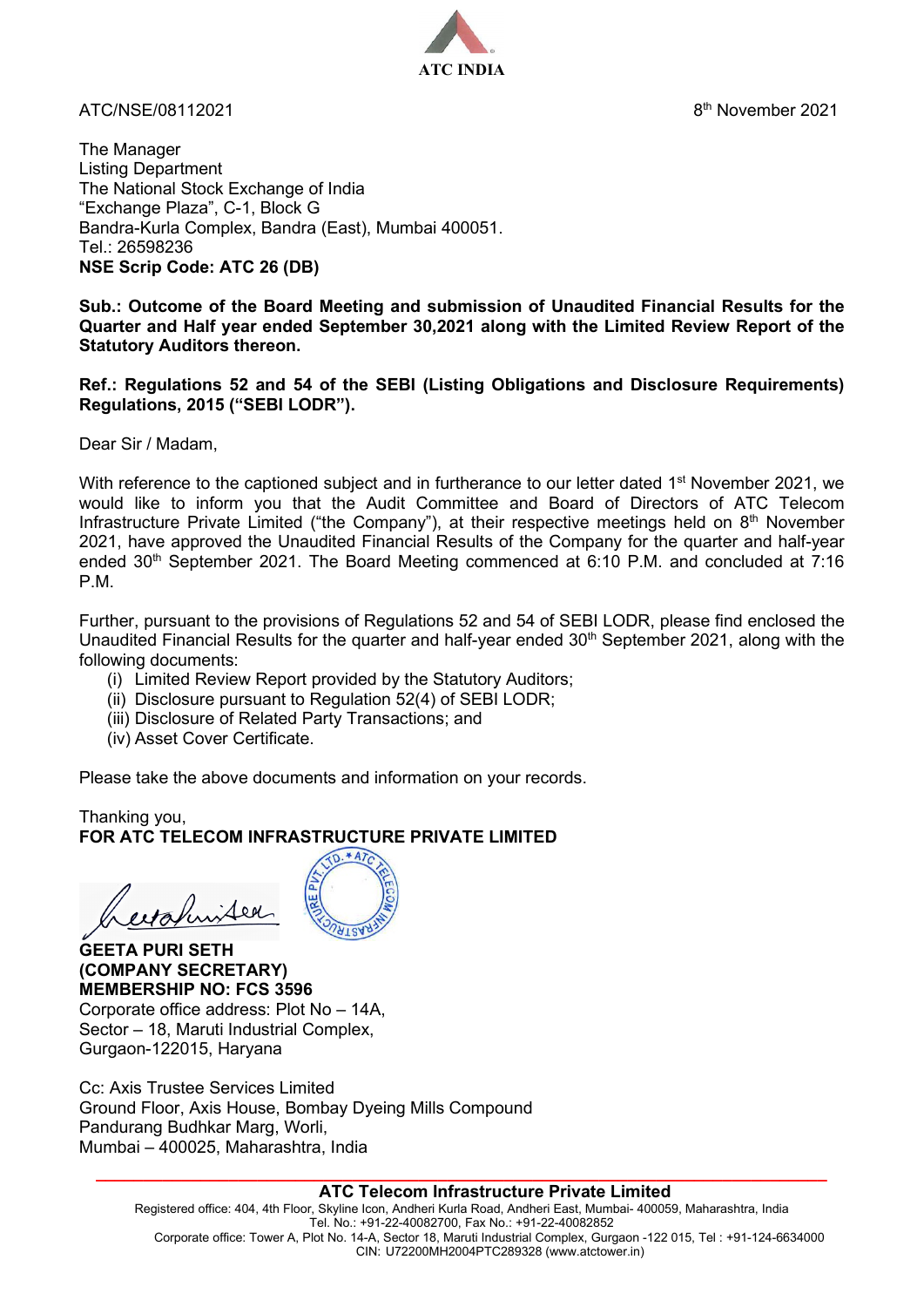Chartered Accountants 7<sup>th</sup> Floor, Building 10, Tower B DLF Cyber City Complex DLF City Phase - ll Gurugram - 122 002 Haryana, India

Tel: +91 124 679 2000 Fax: +91 124 679 2012

# **INDEPENDENT AUDITOR'S REVIEW REPORT ON REVIEW OF INTERIM STANDALONE FINANCIAL RESULTS**

# **TO THE BOARD OF DIRECTORS OF ATC TELECOM INFRASTRUCTURE PRIVATE LIMITED**

- 1. We have reviewed the accompanying Statement of Standalone Unaudited Financial Results of **ATC Telecom Infrastructure Private Limited** ("the Company"), for the quarter and half year ended September 30, 2021 ("the Statement"), being submitted by the Company pursuant to the requirement of Regulation 52 of the SEBI (Listing Obligations and Disclosure Requirements) Regulations, 2015,as amended.
- 2. This Statement, which is the responsibility of the Company's Management and approved by the Company's Board of Directors, has been prepared in accordance with the recognition and measurement principles laid down in Indian Accounting Standards 34 "Interim Financial Reporting" ("Ind AS 34"), prescribed under Section 133 of the Companies Act, 2013 read with relevant rules issued thereunder and other accounting principles generally accepted in India. Our responsibility is to issue a report on the Statement based on our review.
- 3. We conducted our review of the Statement in accordance with the Standard on Review Engagement (SRE) 2410, 'Review of Interim Financial Information Performed by the Independent Auditor of the Entity', issued by the Institute of Chartered Accountants of India (ICAI). A review of interim financial information consists of making inquiries, primarily of the Company's personnel responsible for financial and accounting matters, and applying analytical and other review procedures. A review is substantially less in scope than an audit conducted in accordance with Standards on Auditing specified under section 143(10) of the Companies Act, 2013 and consequently does not enable us to obtain assurance that we would become aware of all significant matters that might be identified in an audit, we do not express an audit opinion.
- 4. Based on our review conducted as stated in paragraph 3 above, nothing has come to our attention that causes us to believe that the accompanying Statement, prepared in accordance with the recognition and measurement principles laid down in the aforesaid Indian Accounting Standards and other accounting principles generally accepted in India, has not disclosed the information required to be disclosed in terms of Regulation 52 of the SEBI (Listing Obligations and Disclosure Requirements) Regulations, 2015, as amended , including the manner in which it is to be disclosed, or that it contains any material misstatement.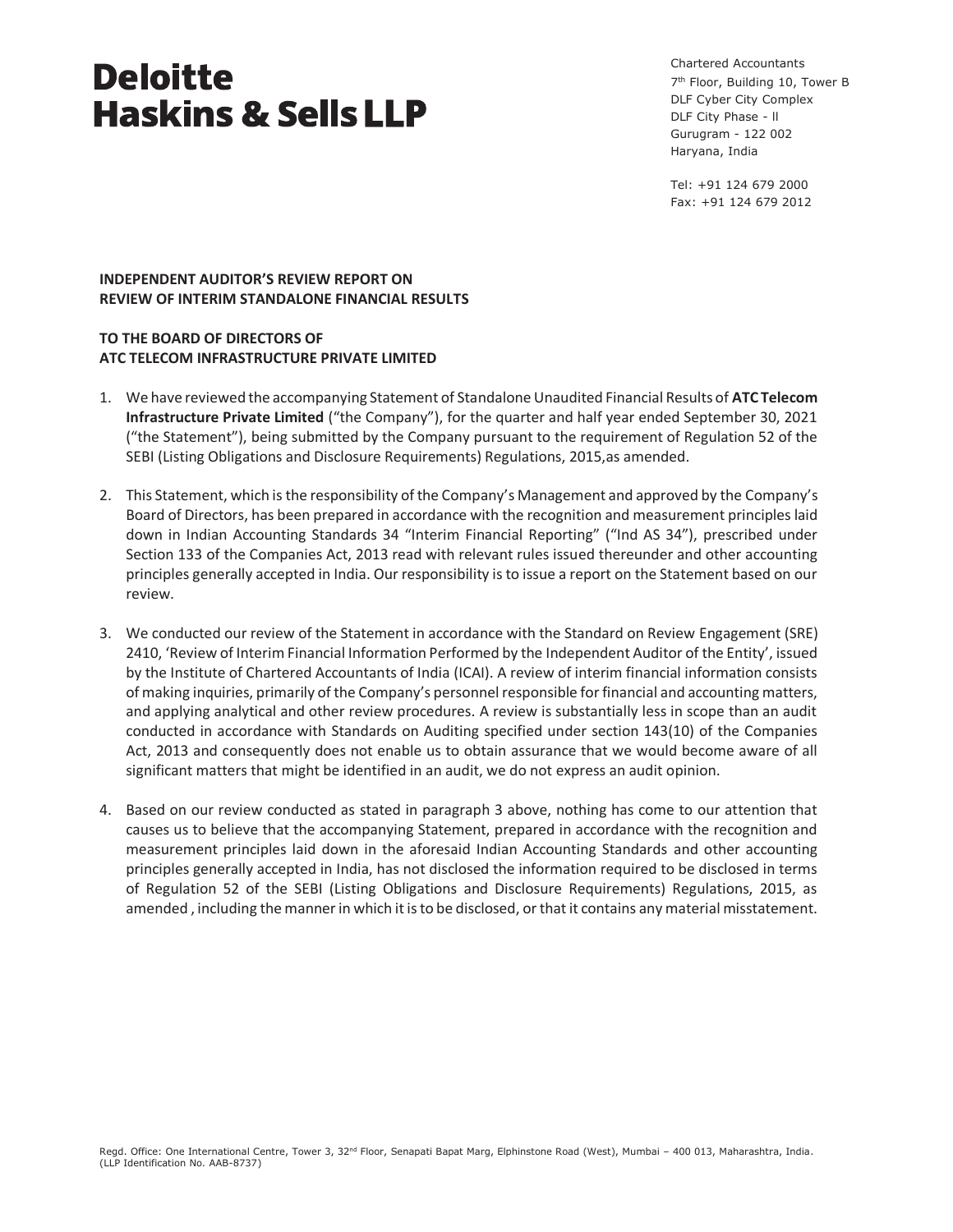5. We draw attention to Note 8 to the Standalone Unaudited Financial Results, which states that the Company will continue to monitor the impact due to the developments arising out of Hon'ble Supreme Court Order, as it is possible that the estimated future cash flows may differ from current estimates, and changes in estimated cash flows from certain tenants could have an impact on recorded Property, plant and equipment, capital work in progress, intangible assets including tenant-related intangibles, Right of use assets, Revenue equalisation reserve and Goodwill.

Our conclusion on the Statement is not modified in respect of this matter.

# **For DELOITTE HASKINS & SELLS LLP**

Chartered Accountants (Firm's Registration No. 117366W/W-100018)

Pramod B. Shukla Partner in the control of the control of the control of the control of the control of the control of the control of the control of the control of the control of the control of the control of the control of the control of t Place: Mumbai Membership No. 104337 PRAMOD BAIJNATH SHUKLA Digitally signed by PRAMOD BAIJNATH SHUKLA<br>Date: 2021.11.08 18:55:30 +05'30'

Date: November 8, 2021 (UDIN: 21104337AAAAFD5870)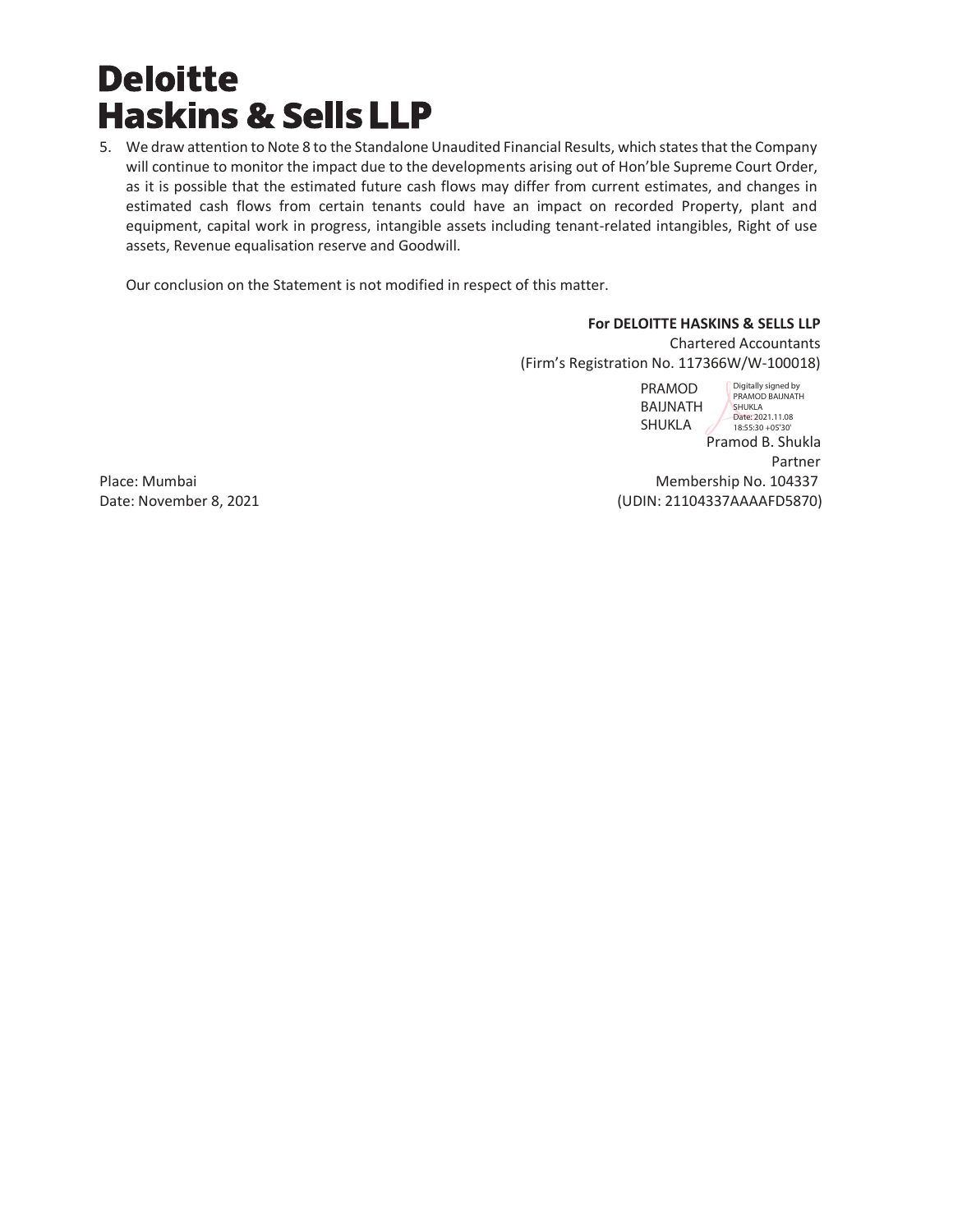Regd Office: 404, 4th floor, Skyline Icon, Andheri Kurla Road, Andheri East, Mumbai - 400059, Maharashtra, India CIN- U72200MH2004PTC289328; Tel + 91 22 40082700, Fax: + 91 22 40082852, Website: www.atctower.in Corporate office : Plot No 14-A, Sector 18, Maruti Industrial Complex, Gurgaon - 122015, Tel + 91 124 4464000



|        |                                                                     | Quarter ended |             |             |             | Half year ended | (All amounts in Rupees crores, unless stated otherwise)<br><b>Previous Year</b> |  |
|--------|---------------------------------------------------------------------|---------------|-------------|-------------|-------------|-----------------|---------------------------------------------------------------------------------|--|
|        |                                                                     |               |             |             |             | ended           |                                                                                 |  |
| Sr.No. | <b>Particulars</b>                                                  | 30.09.2021    | 30.06.2021  | 30.09.2020  | 30.09.2021  | 30.09.2020      | 31.03.2021                                                                      |  |
|        |                                                                     | (Unaudited)   | (Unaudited) | (Unaudited) | (Unaudited) | (Unaudited)     | (Audited)                                                                       |  |
| Ι.     | <b>INCOME</b>                                                       |               |             |             |             |                 |                                                                                 |  |
|        | (a) Revenue from operations                                         | 2,326.75      | 2,208.22    | 2,155.15    | 4,534.97    | 4,405.12        | 8,470.60                                                                        |  |
|        | (b) Other income                                                    | 63.18         | 58.97       | 88.50       | 122.15      | 139.69          | 268.72                                                                          |  |
|        | Total income (I)                                                    | 2,389.93      | 2,267.19    | 2,243.65    | 4,657.12    | 4,544.81        | 8,739.32                                                                        |  |
| Ш.     | <b>EXPENSES</b>                                                     |               |             |             |             |                 |                                                                                 |  |
|        | (a) Energy charges                                                  | 887.50        | 846.67      | 807.20      | 1,734.17    | 1,555.73        | 3,147.34                                                                        |  |
|        | (b) Repairs and maintenance                                         | 151.27        | 154.63      | 145.96      | 305.90      | 279.30          | 553.07                                                                          |  |
|        | (c) Employee benefits expenses                                      | 65.27         | 77.69       | 71.35       | 142.96      | 145.11          | 282.51                                                                          |  |
|        | (d) Provision/ write off/impairment for property, plant and         | 13.08         | 7.38        | (6.23)      | 20.46       | 248.05          | 240.50                                                                          |  |
|        | equipment, intangible assets, capital work in progress and          |               |             |             |             |                 |                                                                                 |  |
|        | right-of-use assets (refer note 7)                                  |               |             |             |             |                 |                                                                                 |  |
|        | (e) Allowance/ write off/impairment of financial assets             | 38.81         | 59.02       | 91.45       | 97.83       | 250.20          | 136.98                                                                          |  |
|        | (f) Depreciation and amortisation expenses                          | 557.84        | 556.19      | 522.46      | 1,114.03    | 1,092.36        | 2,227.48                                                                        |  |
|        | (g) Finance costs                                                   | 310.97        | 309.94      | 305.12      | 620.91      | 625.27          | 1,259.48                                                                        |  |
|        | (h) Other expenses                                                  | 79.15         | 64.49       | 70.85       | 143.64      | 117.14          | 258.88                                                                          |  |
|        | Total expenses (II)                                                 | 2,103.89      | 2,076.01    | 2,008.16    | 4,179.90    | 4,313.16        | 8,106.24                                                                        |  |
| Ш.     | Profit before tax (I)-(II)                                          | 286.04        | 191.18      | 235.49      | 477.22      | 231.65          | 633.08                                                                          |  |
| IV.    | Tax expense                                                         |               |             |             |             |                 |                                                                                 |  |
|        | Current tax expense                                                 | 43.04         | 39.66       | 34.66       | 82.70       | 95.07           | 120.14                                                                          |  |
|        | Deferred tax charge/(credit)                                        | 51.87         | 24.43       | 28.47       | 76.30       | (18.36)         | 64.08                                                                           |  |
|        | Total tax expense (IV)                                              | 94.91         | 64.09       | 63.13       | 159.00      | 76.71           | 184.22                                                                          |  |
| v.     | Profit for the period (III)-(IV)                                    | 191.13        | 127.09      | 172.36      | 318.22      | 154.94          | 448.86                                                                          |  |
| VI.    | <b>Other Comprehensive Income</b>                                   |               |             |             |             |                 |                                                                                 |  |
|        | A (i) Items that will not be reclassified to profit or loss         | (0.07)        | (0.07)      | 0.53        | (0.14)      | 1.05            | (0.29)                                                                          |  |
|        | (ii) Income tax relating to items that will not be reclassified     | 0.02          | 0.03        | (0.19)      | 0.05        | (0.37)          | 0.10                                                                            |  |
|        | to profit or loss                                                   |               |             |             |             |                 |                                                                                 |  |
|        | (i) Items that may be reclassified to profit or loss<br>B           |               |             |             |             |                 |                                                                                 |  |
|        | (ii) Income tax relating to items that may be reclassified to       |               |             |             |             |                 |                                                                                 |  |
|        | profit or loss                                                      |               |             |             |             |                 |                                                                                 |  |
|        | Total other comprehensive income/(loss) (VI)                        | (0.05)        | (0.04)      | 0.34        | (0.09)      | 0.68            | (0.19)                                                                          |  |
| VII.   | Total comprehensive income (V+VI)                                   | 191.08        | 127.05      | 172.70      | 318.13      | 155.62          | 448.67                                                                          |  |
|        | VIII. Paid-up equity share capital [Face value of Rs 10/- (absolute | 883.52        | 883.52      | 883.52      | 883.52      | 883.52          | 883.52                                                                          |  |
|        | amount) each]                                                       |               |             |             |             |                 |                                                                                 |  |
| IX.    | Paid up debt capital (Long term and Short term borrowings)          | 8,443.10      | 8,531.70    | 8,620.30    | 8,443.10    | 8,620.30        | 8,531.70                                                                        |  |
| х.     | Reserves (excluding Reserve created on Amalgamation)                | 7,393.42      | 7,202.34    | 6,782.24    | 7,393.42    | 6,782.24        | 7,075.29                                                                        |  |
| XI.    | Net worth                                                           | 9,330.90      | 9,139.82    | 8,719.72    | 9,330.90    | 8,719.72        | 9,012.77                                                                        |  |
| XII.   | Capital redemption reserve (included in 'X' above)                  | 166.67        | 166.67      | 166.67      | 166.67      | 166.67          | 166.67                                                                          |  |
| XIII.  | Debenture redemption reserve (included in X above)                  | 197.61        | 197.61      | 197.61      | 197.61      | 197.61          | 197.61                                                                          |  |
| XIV.   | Earning per share [equity shares, par value of Rs. 10/-(absolute    |               |             |             |             |                 |                                                                                 |  |
|        | amount)]- not annualised                                            |               |             |             |             |                 |                                                                                 |  |
|        | (a) Basic (in Rs) (absolute amount)                                 | 2.05          | 1.36        | 1.85        | 3.41        | 1.66            | 4.81                                                                            |  |
|        | (b) Diluted (in Rs) (absolute amount)                               | 2.05          | 1.36        | 1.85        | 3.41        | 1.66            | 4.81                                                                            |  |
|        |                                                                     |               |             |             |             |                 |                                                                                 |  |
|        |                                                                     |               |             |             |             |                 |                                                                                 |  |

**Notes:**

**1.** The above results of the Company have been prepared pursuant to the requirement of Regulation 52 of the SEBI (Listing Obligations and Disclosure Requirements) Regulations, 2015, as amended, in accordance with the recognition and measurement principles laid down in Indian Accounting Standard 34 "Interim Financial Reporting" ("Ind AS 34"), prescribed under Section 133 of the Companies Act, 2013, and the other accounting principles generally accepted in India.

**2.** The above financial results for the quarter and half year ended September 30, 2021 have been reviewed by the Audit Committee and approved by the Board of Directors at their respective meetings held on November 08, 2021.

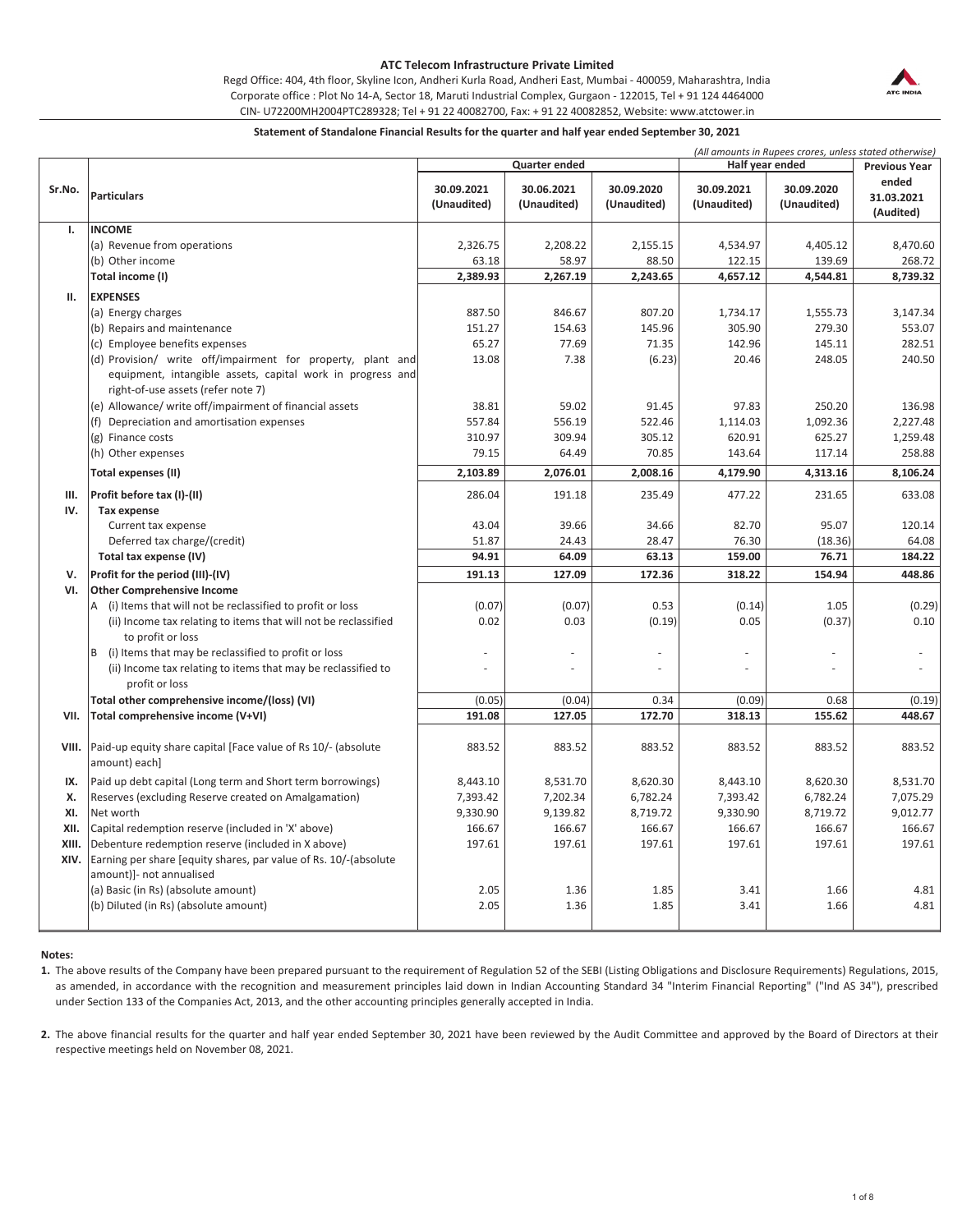

Regd Office: 404, 4th floor, Skyline Icon, Andheri Kurla Road, Andheri East, Mumbai - 400059, Maharashtra, India Corporate office : Plot No 14-A, Sector 18, Maruti Industrial Complex, Gurgaon - 122015, Tel + 91 124 4464000 CIN- U72200MH2004PTC289328; Tel + 91 22 40082700, Fax: + 91 22 40082852, Website: www.atctower.in

## **3. Statement of Standalone Assets and Liabilities as at September 30, 2021**

|           |                                                                  | (All amounts in Rupees crores, unless stated otherwise) |                |
|-----------|------------------------------------------------------------------|---------------------------------------------------------|----------------|
| Sr        | <b>Particulars</b>                                               | September 30, 2021                                      | March 31, 2021 |
| <b>No</b> |                                                                  | (Unaudited)                                             | (Audited)      |
|           | <b>ASSETS</b>                                                    |                                                         |                |
| ı.        | <b>Non-current assets</b>                                        |                                                         |                |
|           | (a) Property, plant and equipment                                | 7,163.50                                                | 7,200.99       |
|           | (b) Capital work-in-progress                                     | 113.11                                                  | 109.36         |
|           | (c) Right-of-use assets                                          | 5,122.92                                                | 5,198.79       |
|           | (d) Goodwill                                                     | 1,780.74                                                | 1,817.72       |
|           | (e) Other intangible assets                                      | 4,176.38                                                | 4,339.42       |
|           | <b>Financial assets</b><br>(f)                                   |                                                         |                |
|           | (i)<br>Investments                                               | 0.22                                                    | 0.22           |
|           |                                                                  |                                                         |                |
|           | (ii)<br>Loans                                                    | 0.50                                                    |                |
|           | (iii)<br>Other financial assets                                  | 411.37                                                  | 407.59         |
|           | (g) Deferred tax assets (net)                                    |                                                         | 7.89           |
|           | (h) Current tax assets (net)                                     | 326.59                                                  | 471.83         |
|           | (i) Other non-current assets                                     | 318.37                                                  | 270.20         |
|           | <b>Total non-current assets</b>                                  | 19,413.70                                               | 19,824.01      |
| II.       | <b>Current assets</b>                                            |                                                         |                |
|           | (a) Financial assets                                             |                                                         |                |
|           | Trade receivables<br>(i)                                         | 1,555.49                                                | 1,269.96       |
|           | Cash and cash equivalents<br>(ii)                                | 3,312.50                                                | 3,252.97       |
|           | (iii) Other financial assets                                     | 1,289.20                                                | 1,045.19       |
|           | (b) Current tax assets (net)                                     | 376.87                                                  | 212.00         |
|           | (c) Other current assets                                         | 64.00                                                   | 95.61          |
|           | (d) Non-current assets classified as held for sale               | 13.94                                                   | 6.75           |
|           | <b>Total current assets</b>                                      | 6,612.00                                                | 5,882.48       |
|           | <b>Total Assets</b>                                              | 26,025.70                                               | 25,706.49      |
|           |                                                                  |                                                         |                |
|           | <b>EQUITY AND LIABILITIES</b>                                    |                                                         |                |
|           | I. Equity                                                        |                                                         |                |
|           | (a) Equity share capital                                         | 883.52                                                  | 883.52         |
|           | (b) Compulsory convertible debentures                            | 1,053.96                                                | 1,053.96       |
|           | (c) Other equity                                                 | 7,002.06                                                | 6,683.93       |
|           | <b>Total equity</b>                                              | 8,939.54                                                | 8,621.41       |
| Ш.        | Non-current liabilities                                          |                                                         |                |
|           | (a) Financial liabilities                                        |                                                         |                |
|           | (i)<br><b>Borrowings</b>                                         | 8,265.90                                                | 8,354.50       |
|           | Lease liabilities<br>(ii)                                        | 4,901.28                                                | 4,917.34       |
|           | (iii)<br>Other financial liabilities                             | 264.79                                                  | 292.01         |
|           | (b) Provisions                                                   | 505.29                                                  | 488.64         |
|           | (c) Deferred tax liabilities (net)                               | 68.36                                                   |                |
|           | (d) Other non-current liabilities                                | 5.22                                                    | 4.39           |
|           | <b>Total non-current liabilities</b>                             | 14,010.84                                               | 14,056.88      |
|           | III. Current liabilities                                         |                                                         |                |
|           | (a) Financial liabilities                                        |                                                         |                |
|           | (i)<br><b>Borrowings</b>                                         | 177.20                                                  | 177.20         |
|           | (ii)<br>Lease liabilities                                        | 772.29                                                  | 766.85         |
|           | (iii)<br>Trade payables                                          |                                                         |                |
|           | - total outstanding dues of micro and small enterprises          | 17.43                                                   | 14.90          |
|           | - total outstanding dues of creditors other than micro and small | 878.82                                                  | 831.48         |
|           | enterprises                                                      |                                                         |                |
|           |                                                                  |                                                         |                |
|           | Other financial liabilities<br>(iv)                              | 307.69                                                  | 405.29         |
|           | (b) Other current liabilities                                    | 170.09                                                  | 144.27         |
|           | (c) Provisions                                                   | 751.80                                                  | 688.21         |
|           | <b>Total current liabilities</b>                                 | 3,075.32                                                | 3,028.20       |
|           | <b>Total Equity and Liabilities</b>                              | 26,025.70                                               | 25,706.49      |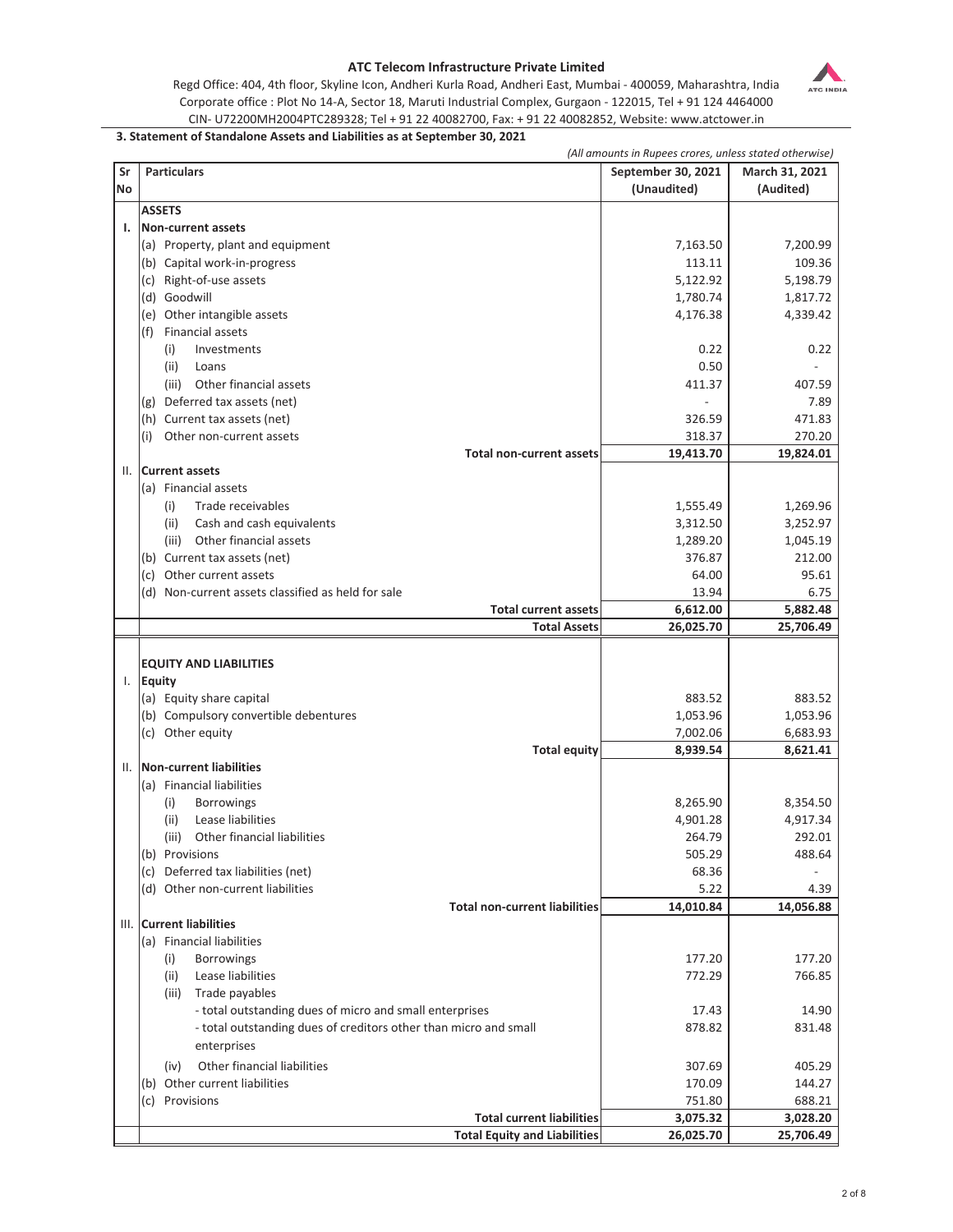Regd Office: 404, 4th floor, Skyline Icon, Andheri Kurla Road, Andheri East, Mumbai - 400059, Maharashtra, India Corporate office : Plot No 14-A, Sector 18, Maruti Industrial Complex, Gurgaon - 122015, Tel + 91 124 4464000 CIN- U72200MH2004PTC289328; Tel + 91 22 40082700, Fax: + 91 22 40082852, Website: www.atctower.in



### **4. Statement of Standalone Cash Flows for the period ended September 30, 2021**

*(All amounts in Rupees crores, unless stated otherwise)*

|                                                                                           | April 01, 2021 to  | April 01, 2020 to  |
|-------------------------------------------------------------------------------------------|--------------------|--------------------|
| <b>Particulars</b>                                                                        | September 30, 2021 | September 30, 2020 |
|                                                                                           | (Unaudited)        | (Unaudited)        |
|                                                                                           |                    |                    |
| Cash flow from operating activities                                                       |                    |                    |
| Profit before tax                                                                         | 477.22             | 231.65             |
| Adjustment for:                                                                           |                    |                    |
| Provisions/liabilities no longer required written back                                    | (37.96)            | (74.46)            |
| Interest Income<br>Gain on retirement of right-of-use assets (net)                        | (51.01)<br>(13.79) | (46.49)<br>(2.56)  |
| Gain on disposal of property plant and equipment and capital work in progress             | (28.09)            | (9.54)             |
| Provision/ write off/Impairment of property, plant and equipment, and                     |                    |                    |
| intangible assets (net)                                                                   | 20.46              | 248.05             |
| Bad debts/advances written off                                                            | 2.74               | 7.90               |
| Allowance for bad and doubtful debt/advances (net)                                        | 95.09              | 242.30             |
| Depreciation and amortisation expenses                                                    | 1,114.03           | 1,092.36           |
| Finance costs                                                                             | 620.91             | 625.27             |
| Revenue equalisation reserve                                                              | (47.10)            | (37.52)            |
| Provisions for contingencies (net of expected recovery)                                   | 32.89              |                    |
| Excess of recovery over provision for contingency                                         |                    | (4.78)             |
|                                                                                           |                    |                    |
| Operating profit before working capital changes                                           | 2,185.39           | 2,272.18           |
| Movement in working capital                                                               |                    |                    |
| Decrease/(increase) in trade receivables                                                  | (381.15)           | (65.45)            |
| Decrease/(increase) in other non-current assets                                           | 1.41               | (4.08)             |
| Decrease/(increase) in other current assets                                               | 31.61              | (13.03)            |
| Decrease/(increase) in other financial assets                                             | (213.10)           | 20.84              |
| Increase/(decrease) in other financial liabilities                                        | (87.57)            | 14.54              |
| Increase/(decrease) in trade payables                                                     | 84.88              | 84.84              |
| Increase/(decrease) in other current liabilities                                          | 25.82              | 17.21              |
| Increase/(decrease) in other non-current liabilities<br>Increase/(decrease) in provisions | 0.83<br>4.95       | 6.42               |
|                                                                                           | (532.32)           | 61.29              |
| <b>Cash from operations</b>                                                               | 1,653.07           | 2,333.47           |
| Income tax (paid)/refunds- net                                                            | (102.33)           | (0.96)             |
| Net cash flow generated from operating activities (A)                                     |                    | 2,332.51           |
|                                                                                           | 1,550.74           |                    |
| Cash flow from investing activities                                                       |                    |                    |
| Payments for property, plant and equipment and intangible assets                          | (511.58)           | (312.03)           |
| Proceeds from sale/insurance claims on property, plant and equipment                      | 70.24              | 53.93              |
| including capital work in progress                                                        |                    |                    |
| Net decrease bank balances and margin money deposits                                      | (0.13)             | (0.18)             |
| Loan to subsidiary company<br>Investment in subsidiary companies                          | (0.50)             | (0.01)             |
| Interest received                                                                         | 47.47              | 47.13              |
| Net cash used in investing activities (B)                                                 | (394.50)           | (211.16)           |
|                                                                                           |                    |                    |
| Cash flow from financing activities                                                       |                    |                    |
| Repayment of borrowings                                                                   | (88.60)            | (88.60)            |
| Repayment of lease liabilities<br>Interest paid                                           | (406.30)           | (367.08)           |
| -On borrowings                                                                            | (363.09)           | (370.13)           |
| -On lease liabilities                                                                     | (238.72)           | (237.97)           |
| Net cash used in financing activities (C)                                                 | (1,096.71)         | (1,063.78)         |
| Net increase in cash and cash equivalents during the period (A+B+C)                       | 59.53              | 1,057.57           |
| Cash and cash equivalents at the beginning of the period                                  | 3,252.97           | 1,477.16           |
| Cash and cash equivalents at the end of the period                                        | 3,312.50           | 2,534.73           |

The above Statement of Standalone Cash Flows has been prepared under the indirect method as set out in Ind AS 7 "Statement of Cash Flows" as prescribed under section 133 of the Companies Act, 2013.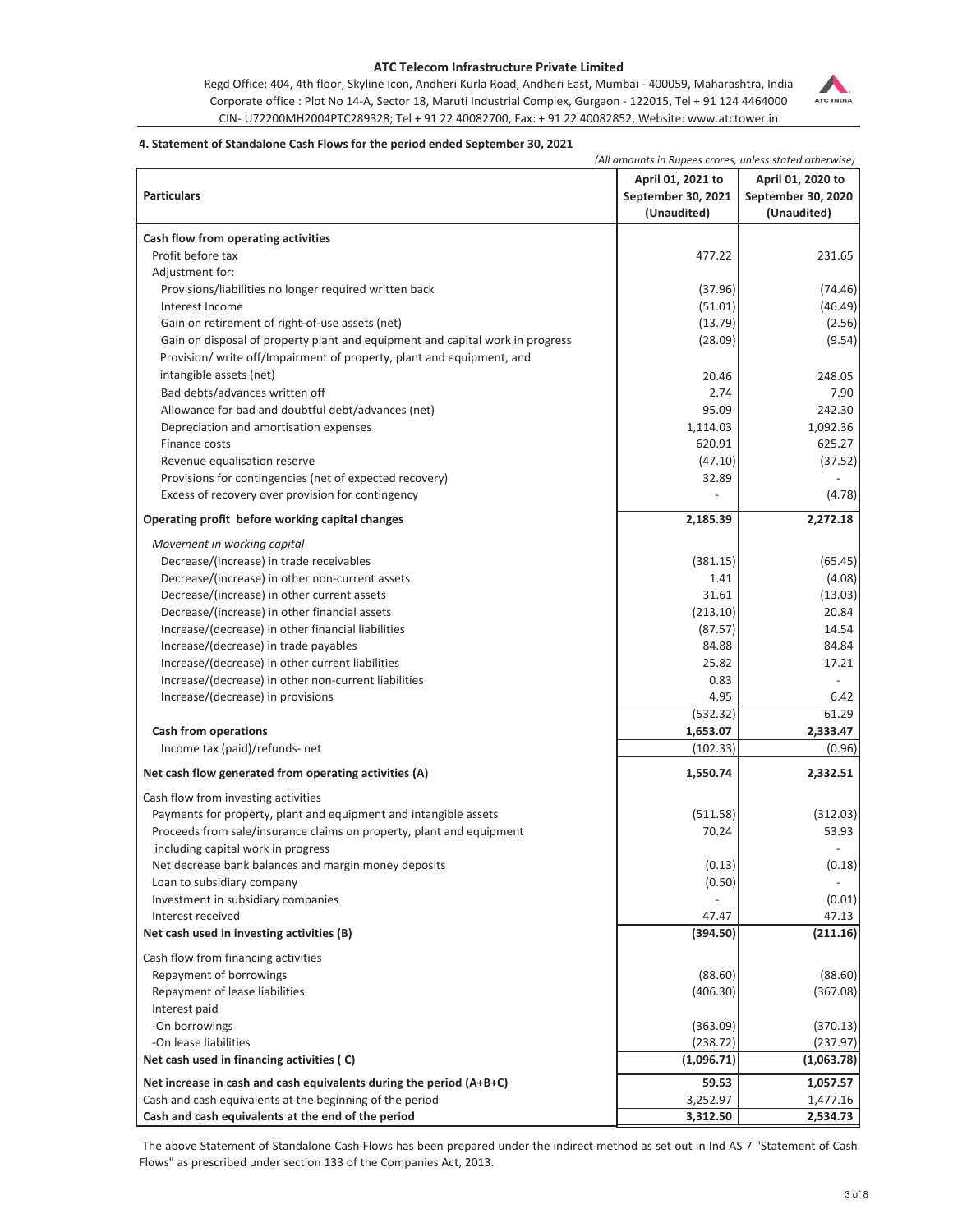Regd Office: 404, 4th floor, Skyline Icon, Andheri Kurla Road, Andheri East, Mumbai - 400059, Maharashtra, India Corporate office : Plot No 14-A, Sector 18, Maruti Industrial Complex, Gurgaon - 122015, Tel + 91 124 4464000 CIN- U72200MH2004PTC289328; Tel + 91 22 40082700, Fax: + 91 22 40082852, Website: www.atctower.in



*(All amounts in Rupees crores, unless stated otherwise)*

## **5. Disclosure of related parties and related party transactions pursuant to Ind AS - 24 "Related Party Disclosures".**

| A. Names of Related parties and descriptions of relationship:     |                                                                                                         |
|-------------------------------------------------------------------|---------------------------------------------------------------------------------------------------------|
| (i) Ultimate Holding Company                                      | : American Tower Corporation, USA                                                                       |
| (ii) Intermediate Holding Company                                 | : American Towers LLC, USA<br>: American Towers International Inc., USA                                 |
| (iii) Holding Company                                             | : ATC Asia Pacific Pte Ltd, Singapore                                                                   |
| (iv) Subsidiary Company                                           | : ATC CSR Foundation India<br>: ActiveX Telebroadband Services Private Limited<br>(w.e.f. May 12, 2020) |
| (v) Other related parties with whom transactions were taken place |                                                                                                         |

| a. Fellow Subsidiary Company               | : ATC International Financing B.V., Netherlands                    |
|--------------------------------------------|--------------------------------------------------------------------|
|                                            | : ATC India Infrastructure Private Limited                         |
| b. Key Management Personnel (KMP)          | : Ashwani Khillan, Managing Director and Chief Executive Officer   |
|                                            | : Vijay Agarwal, Chief financial officer                           |
|                                            | : Geeta Puri Seth, Company Secretary                               |
|                                            | : Rajesh Madan (Alternate director to Ms Brenna Dugan Jones)       |
|                                            | : Amit Sharma, Director (upto February 28, 2021)                   |
| c. Enterprise having significant influence | : Tata Teleservices Limited (upto December 16, 2020)               |
|                                            | : Tata Teleservices (Maharashtra) Limited (upto December 16, 2020) |

#### **B. Details of transactions with the above parties:**

| <b>Nature of transactions</b>                              | Half year ended<br>September 30, 2021 | Year ended<br>March 31, 2021 |
|------------------------------------------------------------|---------------------------------------|------------------------------|
| I. Transactions during the year                            |                                       |                              |
| a. Infrastructure provisioning fees (including exit fee)   |                                       |                              |
| Enterprise having Significant Influence                    |                                       |                              |
| <b>Tata Teleservices Limited</b>                           | $\ast$                                | 220.45                       |
| Tata Teleservices (Maharashtra) Limited                    | $\ast$                                | 55.92                        |
| b. Provision for doubtful debts written back               |                                       |                              |
| Enterprise having Significant Influence                    |                                       |                              |
| <b>Tata Teleservices Limited</b>                           | $\ast$                                | (8.78)                       |
| Tata Teleservices (Maharashtra) Limited                    | $\ast$                                | (1.19)                       |
| c. Energy and other recoveries                             |                                       |                              |
| Enterprise having Significant Influence                    |                                       |                              |
| <b>Tata Teleservices Limited</b>                           | $\ast$                                | 34.68                        |
| Tata Teleservices (Maharashtra) Limited                    | $\ast$                                | 4.77                         |
| d. Communication expenses                                  |                                       |                              |
| <b>Enterprise having Significant Influence</b>             |                                       |                              |
| <b>Tata Teleservices Limited</b>                           | $\ast$                                | 0.14                         |
| e. Security deposits Received                              |                                       |                              |
| Enterprise having Significant Influence                    |                                       |                              |
| <b>Tata Teleservices Limited</b>                           |                                       | 7.77                         |
| Tata Teleservices (Maharashtra) Limited                    |                                       | 2.49                         |
| f. Finance charges (Interest)                              |                                       |                              |
| <b>Fellow Subsidiary</b>                                   |                                       |                              |
| ATC International Financing B.V., Netherlands              | 363.09                                | 735.76                       |
| g. Reimbursement of TDS paid on RSU from                   |                                       |                              |
| <b>Ultimate Holding Company</b>                            |                                       |                              |
| American Tower Corporation, USA                            | 117.92                                | 42.92                        |
| h. Expenses incurred by related party on behalf of Company |                                       |                              |
| <b>Ultimate Holding Company</b>                            |                                       |                              |
| American Tower Corporation, USA                            | 27.91                                 | 55.37                        |
| i. Expenses incurred by Company on behalf of related party |                                       |                              |
| <b>Fellow Subsidiary</b>                                   |                                       |                              |
| ATC India Infrastructure Private Limited                   |                                       | 0.20                         |
| <b>Subsidiary Company</b>                                  |                                       |                              |
| <b>ATC CSR Foundation India</b>                            |                                       | 0.05                         |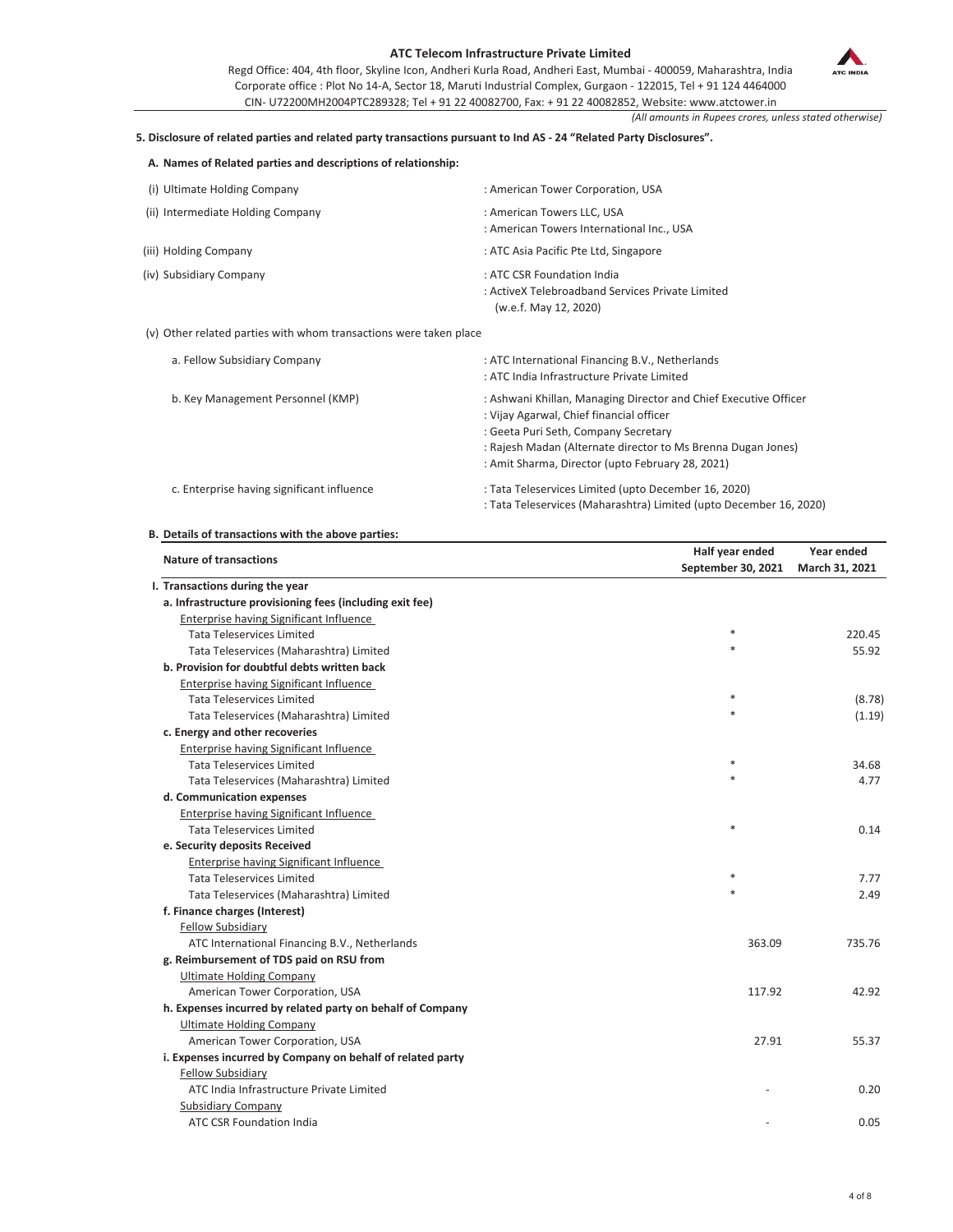

Regd Office: 404, 4th floor, Skyline Icon, Andheri Kurla Road, Andheri East, Mumbai - 400059, Maharashtra, India Corporate office : Plot No 14-A, Sector 18, Maruti Industrial Complex, Gurgaon - 122015, Tel + 91 124 4464000

CIN- U72200MH2004PTC289328; Tel + 91 22 40082700, Fax: + 91 22 40082852, Website: www.atctower.in

*(All amounts in Rupees crores, unless stated otherwise)*

| <b>Nature of transactions</b>                                                         | Half year ended<br>September 30, 2021 | Year ended<br>March 31, 2021 |
|---------------------------------------------------------------------------------------|---------------------------------------|------------------------------|
| j. Reimbursement of deduction from salaries under ESPP to                             |                                       |                              |
| <b>Ultimate Holding Company</b>                                                       |                                       |                              |
| American Tower Corporation, USA                                                       | 1.93                                  | 3.66                         |
| k. Allocation (net) of employees remuneration, administrative and other expenses from |                                       |                              |
| <b>Fellow Subsidiary</b>                                                              |                                       |                              |
| ATC India Infrastructure Private Limited (for Management support services)            | 1.38                                  | 14.71                        |
| I. Corporate Social Responsibility (CSR) expense                                      |                                       |                              |
| <b>Subsidiary Company</b>                                                             |                                       |                              |
| <b>ATC CSR Foundation India</b>                                                       | 9.00                                  | 15.15                        |
| m. Investment in                                                                      |                                       |                              |
| <b>Subsidiary Company</b>                                                             |                                       |                              |
| ActiveX Telebroadband Services Private Limited                                        |                                       | 0.21                         |
| n. Loan to                                                                            |                                       |                              |
| <b>Subsidiary Company</b>                                                             |                                       |                              |
| ActiveX Telebroadband Services Private Limited                                        | 0.50                                  |                              |
| o. Interest income on loan to                                                         |                                       |                              |
| <b>Subsidiary Company</b>                                                             |                                       |                              |
| ActiveX Telebroadband Services Private Limited                                        | 0.01                                  |                              |
| p. Fee for professional services                                                      |                                       |                              |
| Key Management Personnel (KMP)                                                        |                                       |                              |
| Rajesh Madan                                                                          | 0.09                                  | 0.18                         |
| II. Balances at the end of the period/year                                            |                                       |                              |
| Assets                                                                                | September 30, 2021                    | March 31, 2021               |
| a) Trade receivables                                                                  |                                       |                              |
| Enterprise having Significant Influence                                               |                                       |                              |
| <b>Tata Teleservices Limited</b>                                                      | $\ast$                                | 88.00                        |
| Less: Allowance for Doubtful debts                                                    | $\ast$                                | (10.85)                      |
| Net receivable                                                                        | $\ast$                                | 77.15                        |
|                                                                                       | $\mathbf{a}$                          |                              |

| Tata Teleservices (Maharashtra) Limited        | $\cdot$<br>$\ast$ | 14.39 |
|------------------------------------------------|-------------------|-------|
| Less: Allowance for Doubtful debts             | $\ast$            |       |
| Net receivable                                 | $\ast$            | 14.39 |
| b) Accrued revenue and reimbursement           |                   |       |
| <b>Enterprise having Significant Influence</b> |                   |       |
| <b>Tata Teleservices Limited</b>               | $\ast$            | 63.36 |
| Tata Teleservices (Maharashtra) Limited        | $\ast$            | 1.14  |
| c) Loan due from                               |                   |       |
| <b>Subsidiary Company</b>                      |                   |       |
| ActiveX Telebroadband Services Private Limited | 0.50              |       |
| d) Accrued interest on loan due from           |                   |       |
| <b>Subsidiary Company</b>                      |                   |       |
| ActiveX Telebroadband Services Private Limited | 0.01              |       |
| e) Other non-current financial assets          |                   |       |
| <b>Subsidiary Company</b>                      |                   |       |
| <b>ATC CSR Foundation India</b>                | 0.01              | 0.01  |
| ActiveX Telebroadband Services Private Limited | 0.21              | 0.21  |
| f) Other current/financial assets              |                   |       |
| <b>Ultimate Holding Company</b>                |                   |       |
| American Tower Corporation, USA                | 39.10             | 20.71 |
| <b>Subsidiary Company</b>                      |                   |       |
| <b>ATC CSR Foundation India</b>                |                   | #     |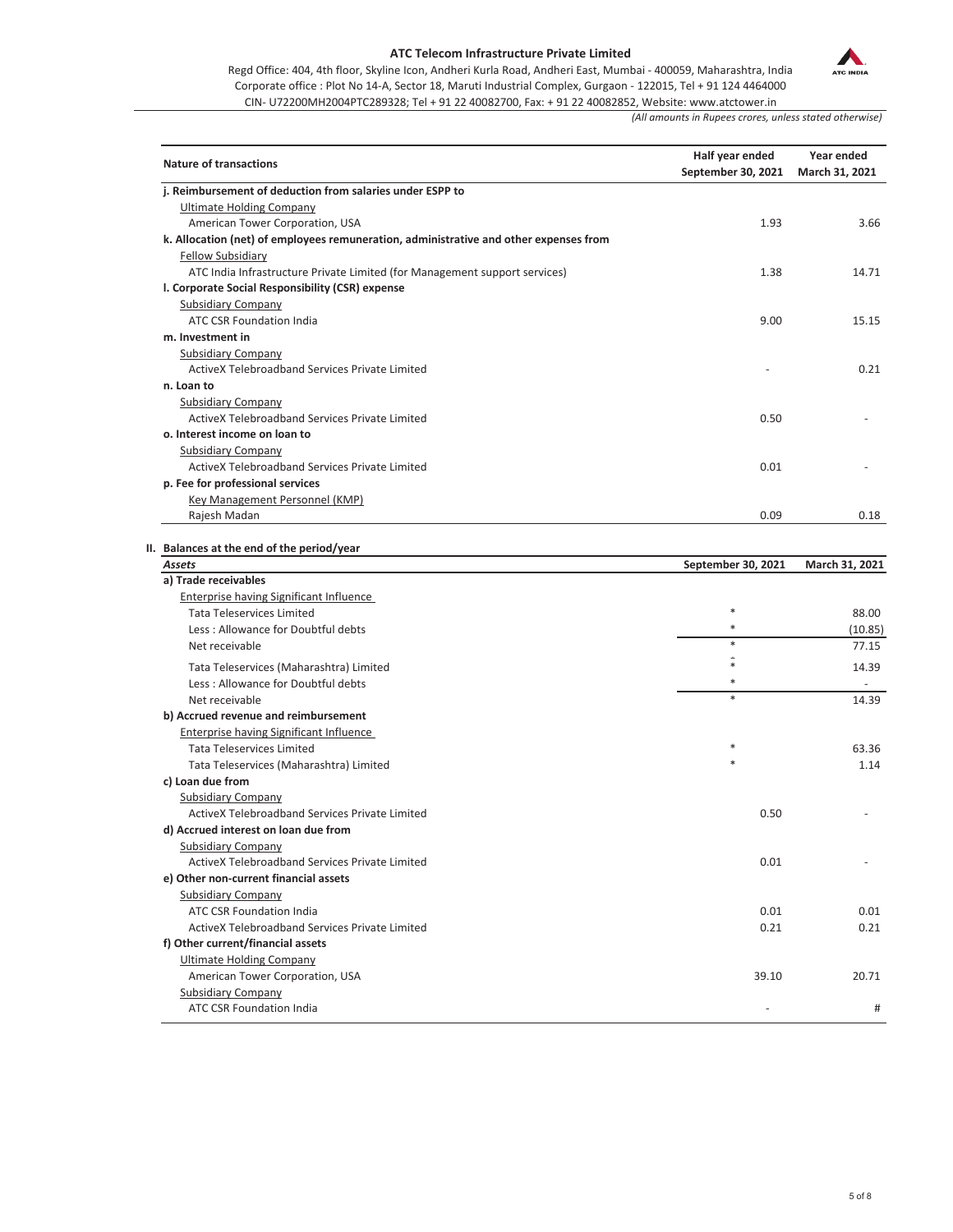ATC INDIA

Regd Office: 404, 4th floor, Skyline Icon, Andheri Kurla Road, Andheri East, Mumbai - 400059, Maharashtra, India Corporate office : Plot No 14-A, Sector 18, Maruti Industrial Complex, Gurgaon - 122015, Tel + 91 124 4464000 CIN- U72200MH2004PTC289328; Tel + 91 22 40082700, Fax: + 91 22 40082852, Website: www.atctower.in

*(All amounts in Rupees crores, unless stated otherwise)*

| <b>Liabilities</b>                            | September 30, 2021 | March 31, 2021 |
|-----------------------------------------------|--------------------|----------------|
| a) ECB Loan outstanding                       |                    |                |
| <b>Fellow Subsidiary</b>                      |                    |                |
| ATC International Financing B.V., Netherlands | 4.243.10           | 4.331.70       |
| b) Debenture (NCD) outstanding                |                    |                |
| <b>Fellow Subsidiary</b>                      |                    |                |
| ATC International Financing B.V., Netherlands | 4.200.00           | 4.200.00       |
| c) Trade Payables                             |                    |                |
| Ultimate Holding Company                      |                    |                |
| American Tower Corporation, USA               | 29.45              | 55.89          |
| Key Management Personnel (KMP)                |                    |                |
| Rajesh Madan                                  | 0.03               |                |

**C. Key Management Personnel\*\***

| <b>Particulars</b>        | Half year ended    | Year ended     |  |
|---------------------------|--------------------|----------------|--|
|                           | September 30, 2021 | March 31, 2021 |  |
| Short term benefits       | 2.24               | 6.35           |  |
| Post-employment benefits  |                    |                |  |
| Defined contribution plan | 0.10               | 0.19           |  |
| Defined benefit plan      | 0.04               | 0.64           |  |
| Other Long term benefits  | 0.06               | 0.39           |  |
| Stock based compensation  | 7.48               | 28.35          |  |
|                           | 9.92               | 35.92          |  |
| .                         |                    |                |  |

\* refer A(v)(c) above.

# Rs. 36,632 (absolute amount)

\*\* excludes management support services from fellow subsidiary as disclosed in B(I)(k) above.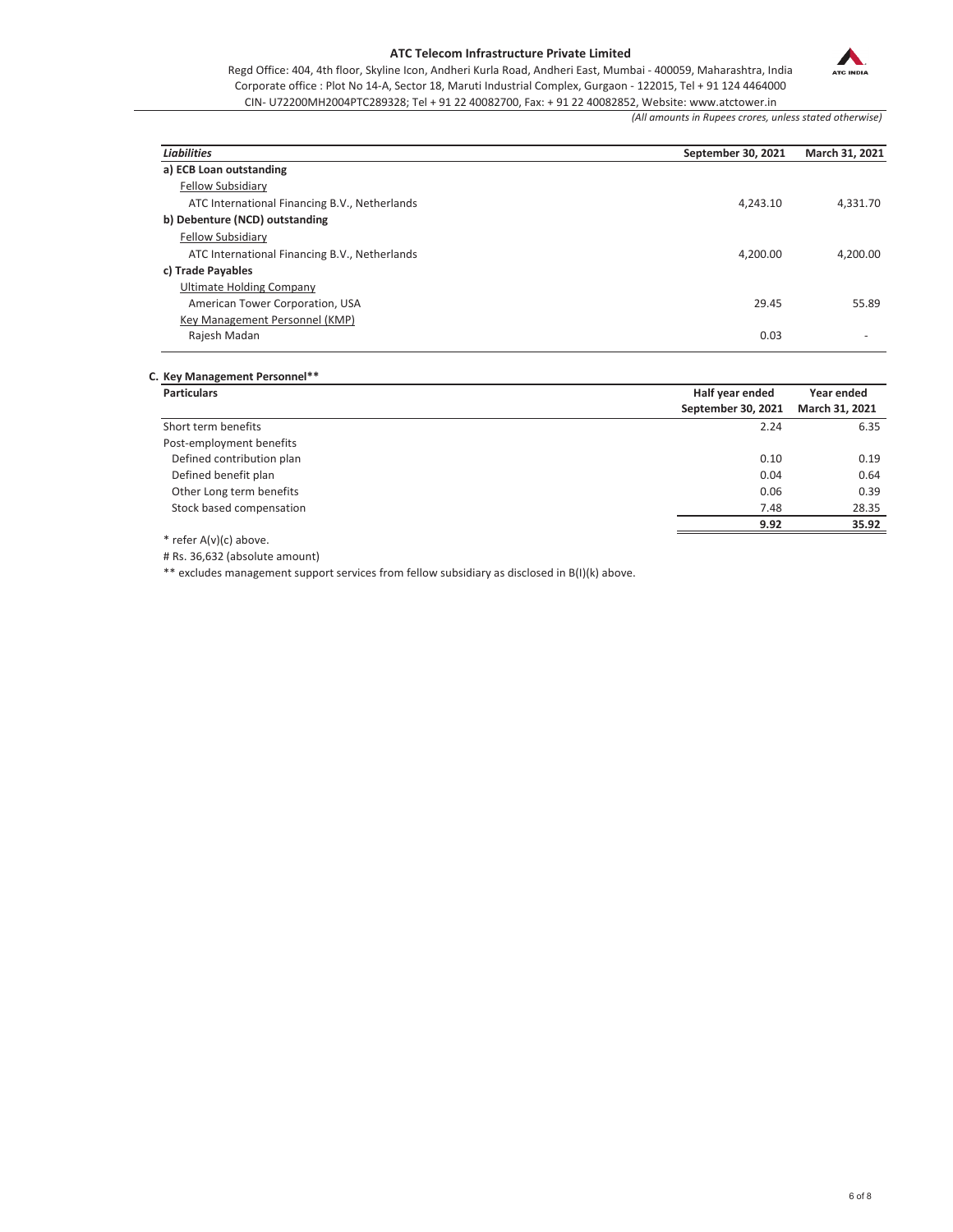Regd Office: 404, 4th floor, Skyline Icon, Andheri Kurla Road, Andheri East, Mumbai - 400059, Maharashtra, India Corporate office : Plot No 14-A, Sector 18, Maruti Industrial Complex, Gurgaon - 122015, Tel + 91 124 4464000 CIN- U72200MH2004PTC289328; Tel + 91 22 40082700, Fax: + 91 22 40082852, Website: www.atctower.in



*(All amounts in Rupees crores, unless stated otherwise)*

- **6.** The Company has issued Unsecured Non-Convertible Debentures amounting to Rs. 4,200. The asset cover is 1.27 times as on September 30, 2021.
- **7.** The Company has carried out assessment of impairment of property, plant and equipment, intangible assets and right-of-use assets and recorded an impairment loss as under:

| 3 months<br>ended<br>September<br>30.2021 | 3 months<br>ended June<br>30.2021 | 3 months<br>ended<br>September<br>30.2020 | 6 months<br>ended<br>September<br>30.2021 | 6 months<br>ended<br>September<br>30.2020 | <b>Previous</b><br>Year ended<br>March 31,<br>2021 |
|-------------------------------------------|-----------------------------------|-------------------------------------------|-------------------------------------------|-------------------------------------------|----------------------------------------------------|
| 3.46                                      | 1.48                              | 2.84                                      | 4.94                                      | 244.89                                    | 206.14                                             |

**8.** In October 2019, the Hon'ble Supreme Court issued a ruling regarding the definition of Adjusted Gross Revenue ("AGR") and associated fees and charges, which was reaffirmed in subsequent hearings in March 2020 and July 2021 with respect to AGR liabilities, that may have a material financial impact on certain tenants which could affect their ability to discharge their obligations under agreements with the Company. In September 2020, the Hon'ble Supreme Court defined the expected timeline of ten years for AGR payments owed by tenants of the Company under the ruling.

Subsequently, on September 15, 2021, the Government of India announced a relief package and a series of reforms for the telecom sector including four-year of moratorium on spectrum and AGR payments which will have a bearing on the improved liquidity and financial health of the telecom companies in India.

The Company will continue to monitor the impact due to the developments arising out of Hon'ble Supreme Court Order, as it is possible that the estimated future cash flows may differ from current estimates, and changes in estimated cash flows from certain tenants could have an impact on recorded Property, plant and equipment, capital work in progress, intangible assets including tenant-related intangibles, Right-of-use assets, Revenue equalisation reserve and Goodwill.

The carrying values of PP&E, capital work in progress, intangible assets including tenant-related intangibles, Right-of-use assets, Revenue equalisation reserve and Goodwill were Rs. 7,163.50, Rs. 113.11, Rs. 4,176.38, Rs. 5,122.92, Rs. 264.09 and Rs. 1,780.74 respectively, as at September 30, 2021.

**9.** Additional disclosure pursuant to regulation 52(4) of Securities and Exchange Board of India (Listing Obligations and Disclosure Requirements) Regulations, 2015, as amended are as under:

|                                       |            | Quarter ended                           |                           |                           | Half year ended           | <b>Previous</b>                       |  |
|---------------------------------------|------------|-----------------------------------------|---------------------------|---------------------------|---------------------------|---------------------------------------|--|
| <b>Particulars</b>                    | 30.09.2021 | 30.06.2021<br>(Unaudited)   (Unaudited) | 30.09.2020<br>(Unaudited) | 30.09.2021<br>(Unaudited) | 30.09.2020<br>(Unaudited) | Year ended<br>31.03.2021<br>(Audited) |  |
| Debt equity ratio                     | 0.90       | 0.93                                    | 0.99                      | 0.90                      | 0.99                      | 0.95                                  |  |
| Debt service coverage ratio           | n/a        | n/a                                     | n/a                       | 3.41                      | 3.35                      | 3.30                                  |  |
| Interest service coverage ratio       | 2.57       | 2.06                                    | 2.27                      | 2.31                      | 1.63                      | 1.86                                  |  |
| Current ratio                         | 2.87       | 2.60                                    | 2.42                      | 2.87                      | 2.42                      | 2.60                                  |  |
| Long term debt to working capital     | 1.96       | 2.20                                    | 2.78                      | 1.96                      | 2.78                      | 2.36                                  |  |
| Bad debts to Account receivable ratio | 0.02       | 0.03                                    | 0.04                      | 0.05                      | 0.11                      | 0.07                                  |  |
| Current liability ratio               | 0.20       | 0.21                                    | 0.19                      | 0.20                      | 0.21                      | 0.20                                  |  |
| Total debts to total assets           | 0.40       | 0.41                                    | 0.43                      | 0.40                      | 0.43                      | 0.41                                  |  |
| Debtors' turnover                     | 1.05       | 1.10                                    | 0.91                      | 2.24                      | 1.94                      | 4.17                                  |  |
| Inventory turnover                    | n/a        | n/a                                     | n/a                       | n/a                       | n/a                       | n/a                                   |  |
| Operating margin                      | 17%        | 14%                                     | 16%                       | 16%                       | 10%                       | 13%                                   |  |
| Net profit margin                     | 8%         | 6%                                      | 8%                        | 7%                        | 3%                        | 5%                                    |  |

#### **Formula used for calculation of above ratios are as under:**

(i) Debt equity ratio = (Paid up debt capital  $\div$  Net worth)

(ii) Debt service coverage ratio = {(Profit before tax, depreciation/amortization, finance costs (excluding unwinding of discount on ARO provisions and interest on lease liabilities), Provision/write off/impairment for property, plant and equipment and intangible assets and Revenue equalisation reserve) - (repayment of lease liabilities)} ÷ [(finance costs (excluding unwinding of discount on ARO provisions) and long term debt repayment excluding prepayment]

(iii) Interest service coverage ratio = [(Profit before interest and tax ÷ finance costs (excluding unwinding of discount on ARO provisions and interest on lease liabilities)]

(iv) Current ratio is computed by dividing the total current assets by total current liabilities as on date.

(v) Long term debt to working capital is computed by dividing long-term borrowings including Current maturities of long term borrowings by working capital excluding short term borrowings.

(vi) Bad debts to account receivable ratio is computed by dividing bad debts charged for the period with the average (of opening and closing) trade receivables during the period.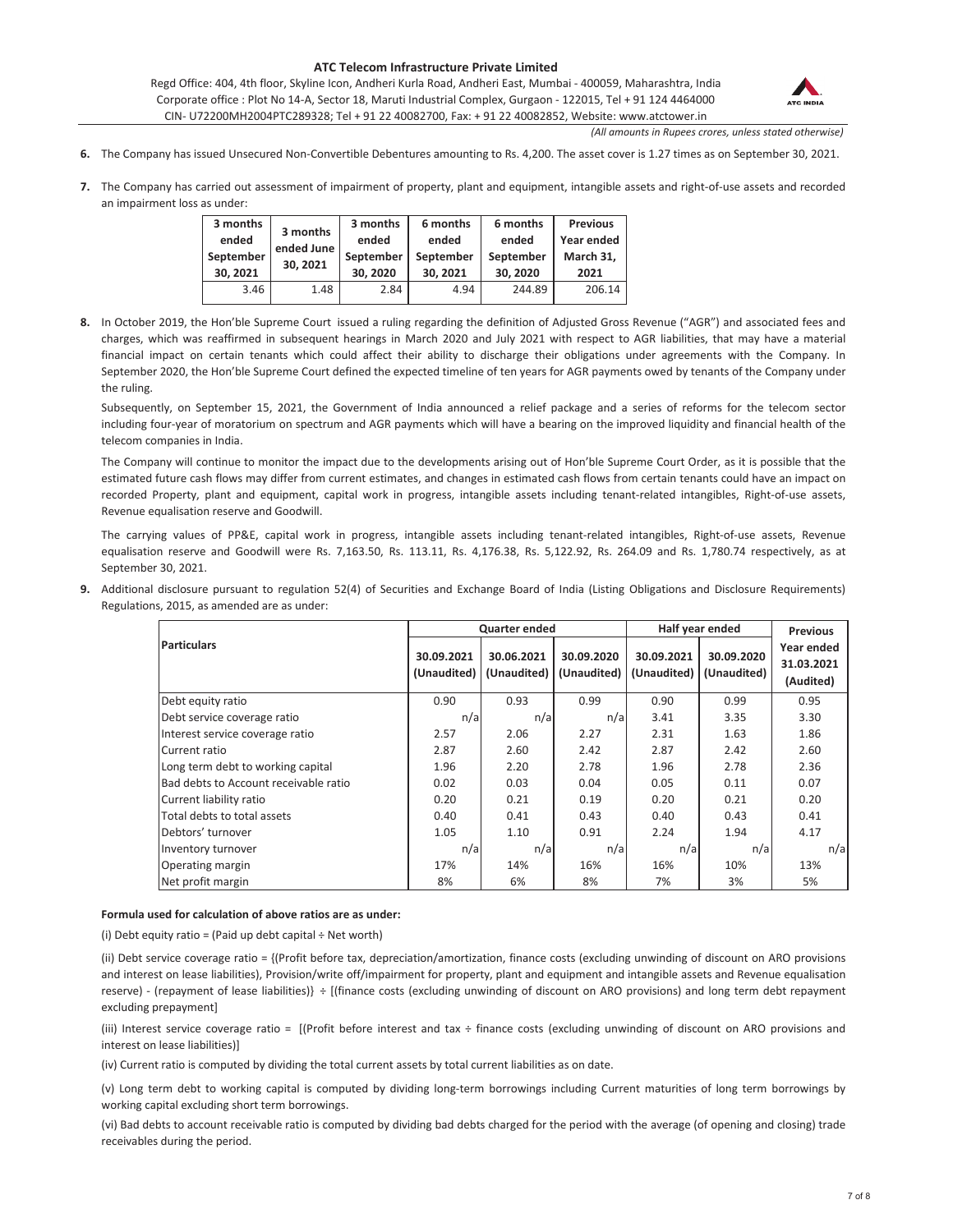Regd Office: 404, 4th floor, Skyline Icon, Andheri Kurla Road, Andheri East, Mumbai - 400059, Maharashtra, India Corporate office : Plot No 14-A, Sector 18, Maruti Industrial Complex, Gurgaon - 122015, Tel + 91 124 4464000 CIN- U72200MH2004PTC289328; Tel + 91 22 40082700, Fax: + 91 22 40082852, Website: www.atctower.in



*(All amounts in Rupees crores, unless stated otherwise)*

(vii) Current liability ratio is computed by dividing the total current liabilities excluding lease liabilities by total liabilities excluding lease liabilities as on date.

(viii) Total debts to total assets is computed by dividing total borrowings (i.e. long-term borrowings and short term borrowings excluding lease liabilities) by total assets as on date.

(ix) Debtor turnover is computed by dividing revenue from operations by average (of opening and closing) trade receivables during the period. (x) Operating margin is computed by dividing Profit before depreciation and amortization, finance cost (excluding unwinding of discount on ARO provisions and interest on lease liabilities) and tax excluding other income by revenue from operation for the period.

(xi) Net profit margin is computed by dividing net profit after tax by revenue from operation for the period.

(xii) Net worth = Equity share capital + Compulsory convertible debentures+Other equity+Reserves (excluding reserves created on Amalgamation)

(xiii) Paid up debt capital = Long term borrowings+Short term borrowings+Current maturities of long term borrowings

- **10.** The Code on Social Security, 2020 ('code') relating to employee benefits during employment and post-employment benefits received Presidential assent in September 2020. The Code has been published in the Gazette of India. However, the date on which the Code will come into effect has not been notified. The Company will assess the impact of the Code when it comes into effect and will record any related impact in the period the Code becomes effective.
- **11.** The Ministry of home affairs vide order No.40-3/2020 dated 24.03.2020 notified telecommunication services among the essential services which continued to operate during lock down in the crisis situation of COVID-19, which has been declared as pandemic by World Health Organization. The passive infrastructures as well as active telecom operations of the Company's customers are covered under essential services which are actively engaged in fulfilling the surge in demand arising out of the choice exercised by almost all industries to conduct their operations remotely. Hence, the telecom industry is among the businesses that are least impacted due to COVID-19. The Company believes that thus far, there is no significant impact of COVID-19 pandemic on the financial position and performance of the Company. Further, the Company is not expecting any significant change in estimates as of now as the Company is running its business and operations as usual without any major disruptions.
- **12.** The Company is engaged in the business of providing Passive Telecom Site Infrastructure Service termed as "Infrastructure Service" to cellular mobile telephony operators and other licensed telecom infrastructure providers in India. Information is reported to and evaluated regularly by the Chief Operating Decision Maker (CODM) for the purpose of resource allocation and assessing performance focusses on the business as a whole and accordingly, there is single reportable segment in the context of Operating Segment as defined under Ind AS 108.
- **13.** Previous year/periods figures have been regrouped/rearranged wherever necessary to conform to the current period grouping.

### **For ATC Telecom Infrastructure Private Limited**

Digitally signed by ASHWANI KUMAR KHILLAN

ASHWANI KUMAR KHILLAN Date: 2021.11.08 18:39:03

Date: November 08, 2021 (DIN: 08451314)

Ashwani Khillan Place: Gurugram Managing Director and Chief Executive Officer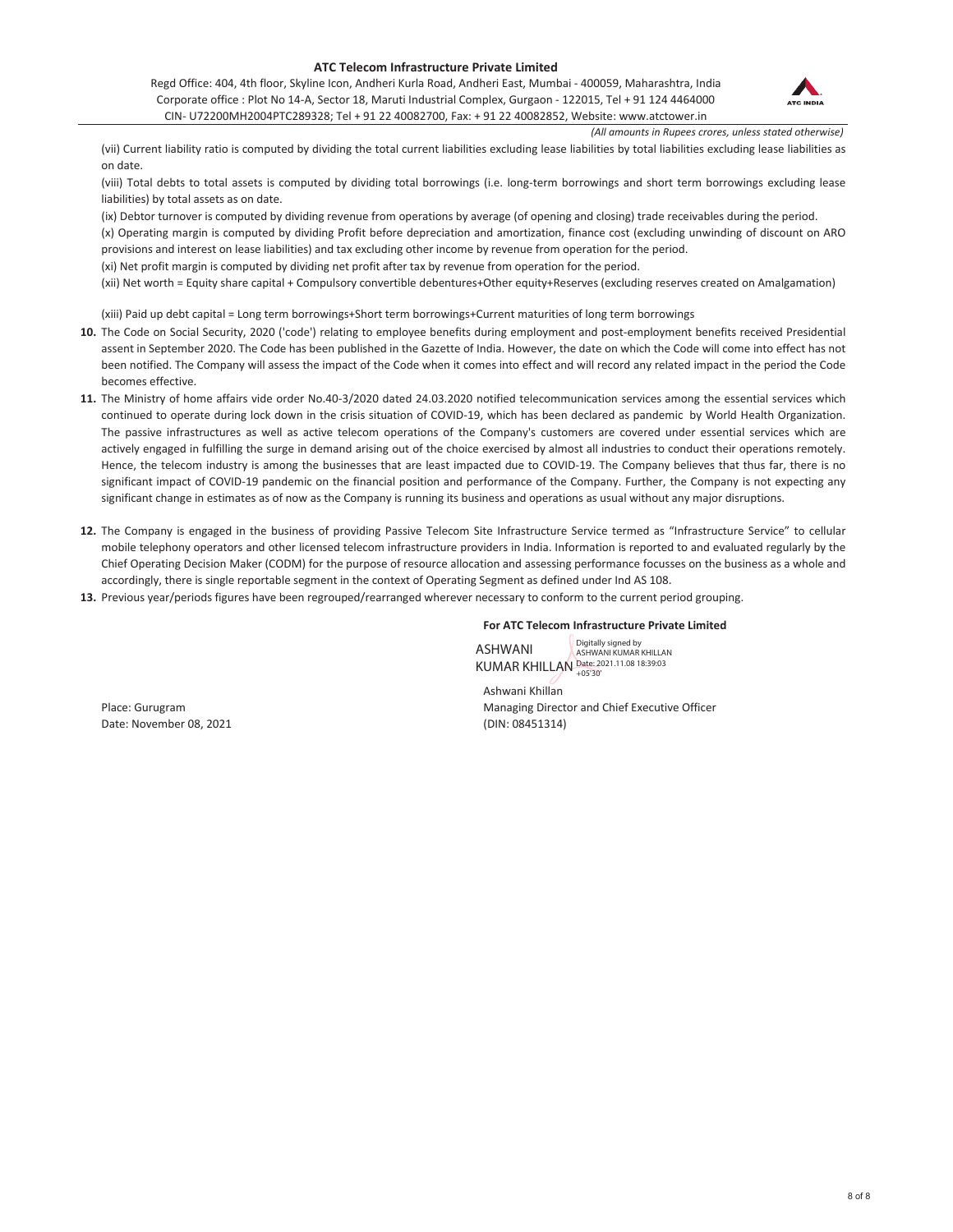Chartered Accountants 7<sup>th</sup> Floor, Building 10, Tower B DLF Cyber City Complex DLF City Phase - ll Gurugram - 122 002 Haryana, India

Tel: +91 124 679 2000 Fax: +91 124 679 2012

To, The Board of Directors ATC Telecom Infrastructure Private Limited 404, 4th Floor, Skyline Icon Andheri Kurla Road, Andheri East, Mumbai 400 059

# **Independent Auditor's Certificate on Statement of asset cover in respect of listed Non-Convertible Debentures as at September 30, 2021**

- 1. This certificate is issued in accordance with the terms of our engagement letter dated October 11, 2021.
- 2. We Deloitte Haskins & Sells LLP, Chartered Accountants (Firm's Registration Number 117366W/W-100018), the statutory auditors of ATC Telecom Infrastructure Private Limited (the "Company"), have been requested by the Management of the Company to certify the accompanying Statement of asset cover as on September 30, 2021 (the "Statement") for submission to the Securities and Exchange Board of India ("SEBI") pursuant to Regulation 56(1)(d) of the SEBI (Listing Obligations and Disclosure Requirements) Regulations, 2015, as amended vide notification No. SEBI.LAD-NRO/GN/2020/33 dated October 8, 2020 (together the "Regulations") and to AXIS Trustees Services Limited (Debenture Trustees of the Non-Convertible Debentures) in terms of Debenture trust deed dated May 4, 2018 read with subsequent amendment dated March 30, 2021 related to Unsecured, redeemable, listed, rated, fully paid non-convertible debentures ("Listed NCD") outstanding as at September 30, 2021, having a face value of Rs. 0.10 crores each and outstanding amount of Rs. 4,200 crores as at September 30, 2021. The Statement has been initialed by us for identification purpose only.

## **Management's Responsibility for the Statement**

- 3. The preparation of the Statement and maintenance of all accounting and other relevant supporting records and documents is the responsibility of the Management of the Company. This responsibility includes the design, implementation and maintenance of internal control relevant to the preparation and presentation of the information and applying an appropriate basis of preparation; and making estimates that are reasonable in the circumstances.
- 4. The management of the Company is responsible for adherence to the terms of Debenture trust deed as mentioned in para 2 above, entered with Debenture Trustee and is also responsible for providing all relevant information to the Trustee.
- 5. The Management is also responsible for maintenance of asset cover and compliance with all the covenants of the respective Offer Document/Information Memorandum in the manner as may be specified by SEBI and adherence with all other applicable conditions mentioned in the Regulations in connection with the Statement.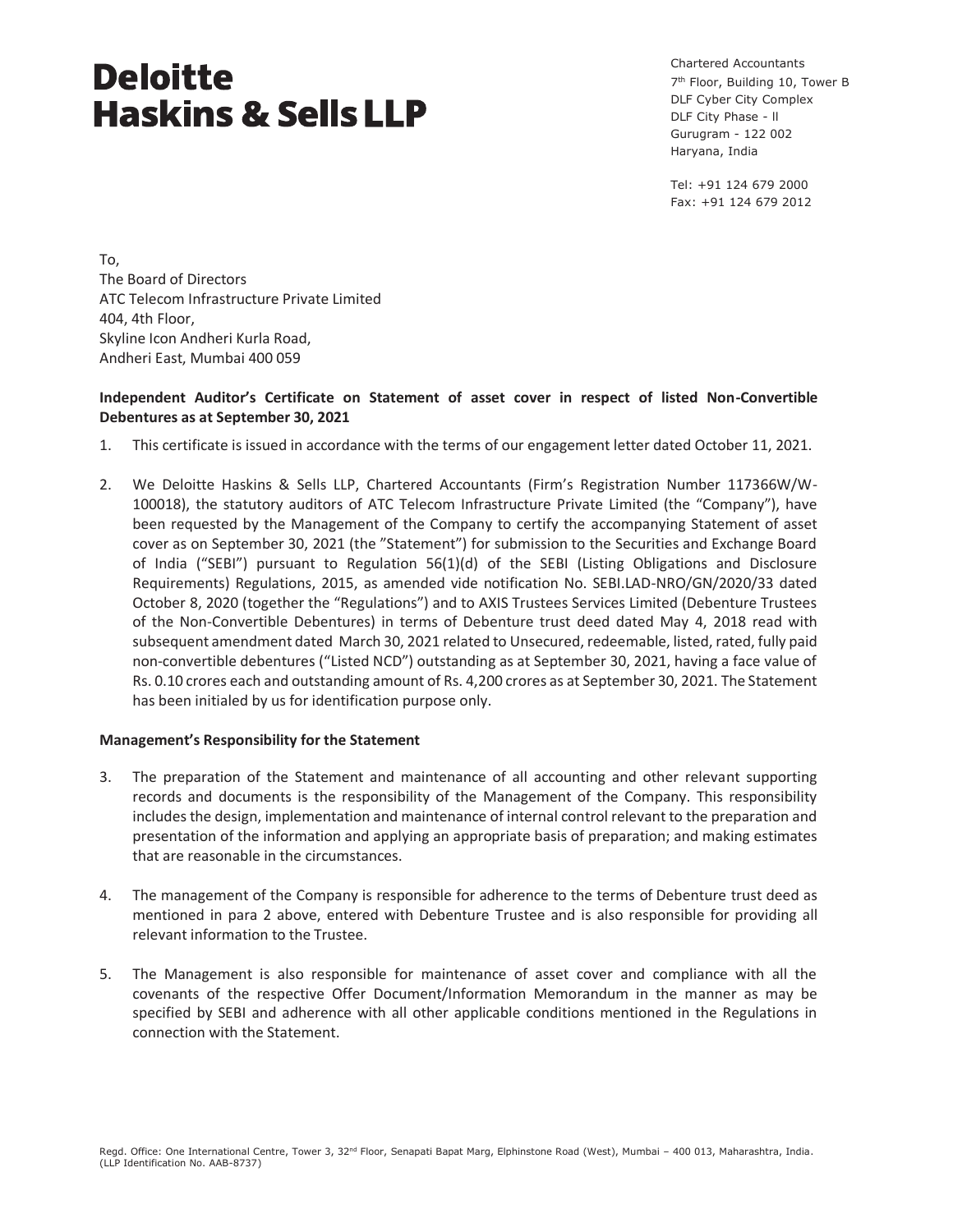# **Auditor's Responsibility**

- 6. Pursuant to the requirement as laid down in the Regulation 56, our responsibility is to provide a limited assurance whether the particulars contained in the aforesaid Statement are in agreement with the unaudited books of account and other relevant records and documents maintained by the Company for the half year ended September 30, 2021 and the statement is prepared, in all material respects, in accordance with the Debenture Trust Deed.
- 7. The financial statements as of and for the year ended March 31, 2021 have been audited by us, on which we issued an unmodified audit opinion vide our report dated May 24, 2021. Our audit of these financial statements were conducted in accordance with the Standards on Auditing specified under Section 143(10) of the Companies Act, 2013. Those Standards require that we plan and perform the audit to obtain reasonable assurance about whether the financial statements are free of material misstatement. The aforesaid audit report includes the following emphasis of matter:

"We draw attention to Note 39 of the standalone financial statements, which states that the Company will continue to monitor the impact due to the developments arising out of Hon'ble Supreme Court Order, as it is possible that the estimated future cash flows may differ from current estimates, and changes in estimated cash flows from certain tenants could have an impact on recorded Property, plant and equipment, capital work in progress, intangible assets including tenant-related intangibles, Right of use assets, Revenue equalisation reserve and Goodwill."

Our opinion is not modified in respect of this matter.

- 8. The procedures performed in a limited assurance engagement vary in nature and timing from, and are less in extent than for, a reasonable assurance engagement; and consequently, the level of assurance obtained in a limited assurance engagement is substantially lower than the assurance that would have been obtained had a reasonable assurance engagement been performed.
- 9. We conducted our examination of the Statement in accordance with the Guidance Note on Reports or Certificates for Special Purposes (the "Guidance Note") issued by the Institute of Chartered Accountant of India (ICAI) and the Standards on Auditing specified under Section 143(10) of the Companies Act 2013 in so far as applicable for the purpose of this Certificate. The Guidance Note requires that we comply with the ethical requirements of the Code of Ethics issued by the ICAI.
- 10. We have complied with the relevant applicable requirements of the Standard on Quality Control ("SQC") 1, Quality Control for Firms that perform Audits and Reviews of Historical Financial Information, and Other Assurance and Related Services Engagements.

# **Procedures Performed**

- 11. We have performed following procedures in relation to the Certificate:
	- i. Read the Regulation 56 and, Debenture Trust Deed and, in respect to listed Non-Convertible debentures to determine the requirement for maintenance of minimum asset cover and for compliance with applicable financial covenants as at September 30, 2021.
	- ii. Ensured that amounts forming part of the covenant computation have been accurately extracted from the unaudited books of account and other relevant records and documents maintained by the Company for the half year ended September 30, 2021.
	- iii. Ensured that the computation of the ratios in the Statement is arithmetically accurate.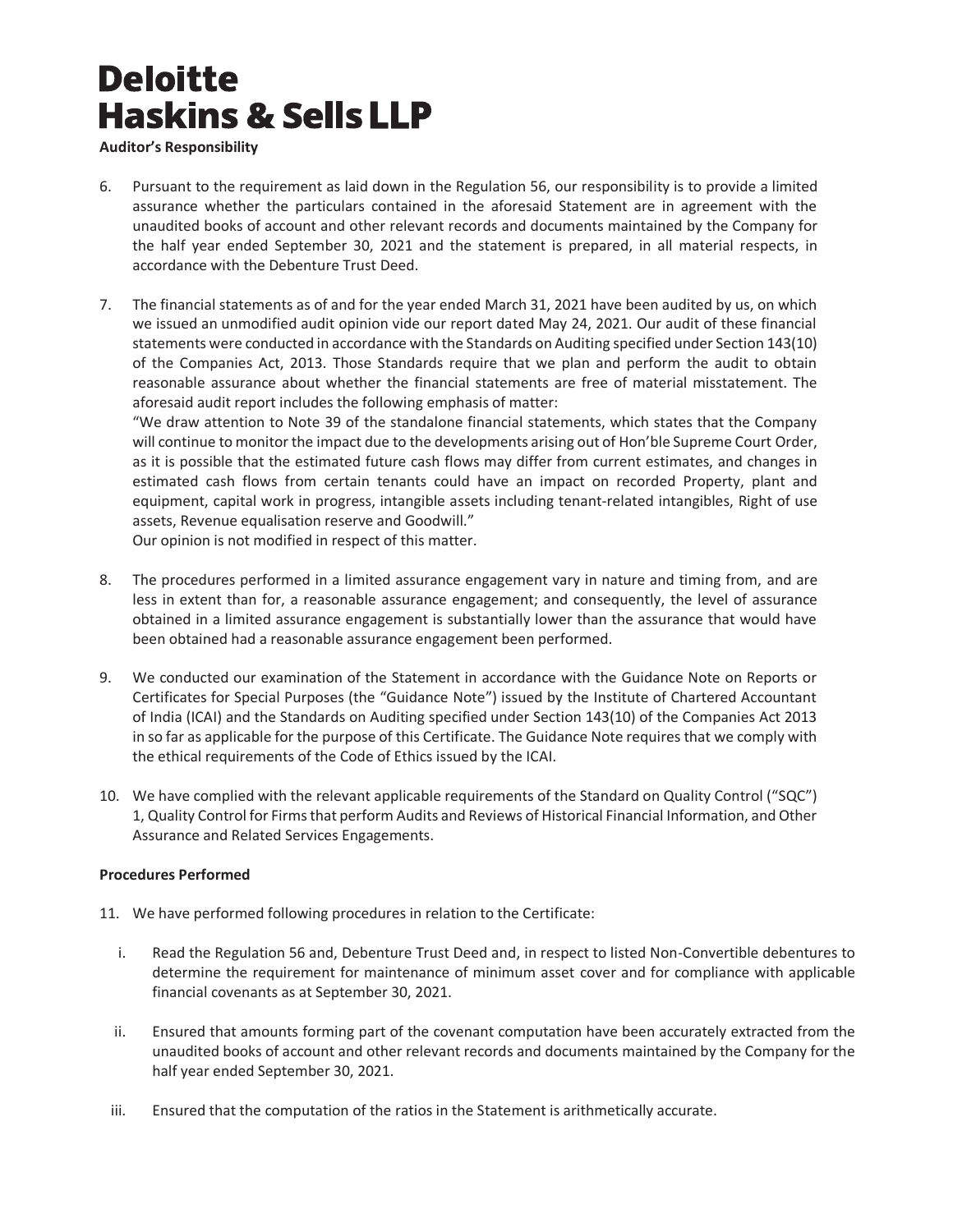**Conclusion** 

12. Based on the procedures performed as mentioned in paragraph 11 above, and according to the information and explanations provided to us by the Management of the Company, nothing has come to our attention that causes us to believe that the statement is not, in all material respects, prepared in accordance with the Debenture Trust Deed and Regulation.

## **Restriction on Use**

13. This certificate is addressed to and provided to the Board of Directors of the Company solely for the purpose of submission to AXIS Trustee Services Limited ("Debenture Trustee") for onward submission to the Securities and Exchange Board of India, in accordance with the Regulations and should not be used for any other purpose. Accordingly, we do not accept or assume any liability or any duty of care for any other purpose or to any other person to whom this report is shown or into whose hands it may come without our prior consent in writing.

## For **DELOITTE HASKINS & SELLS LLP**

Chartered Accountants (Firm's Registration No. 117366W/W-100018)

> PRAMOD BAIJNATH SHUKLA

Digitally signed by PRAMOD BAIJNATH SHUKLA Date: 2021.11.08 18:54:20 +05'30'

**Pramod B. Shukla**  Partner **Place:** Mumbai (Membership No. 104337) **Date :** November 8, 2021 **Date : November 8, 2021 UDIN: 21104337AAAAFE2980**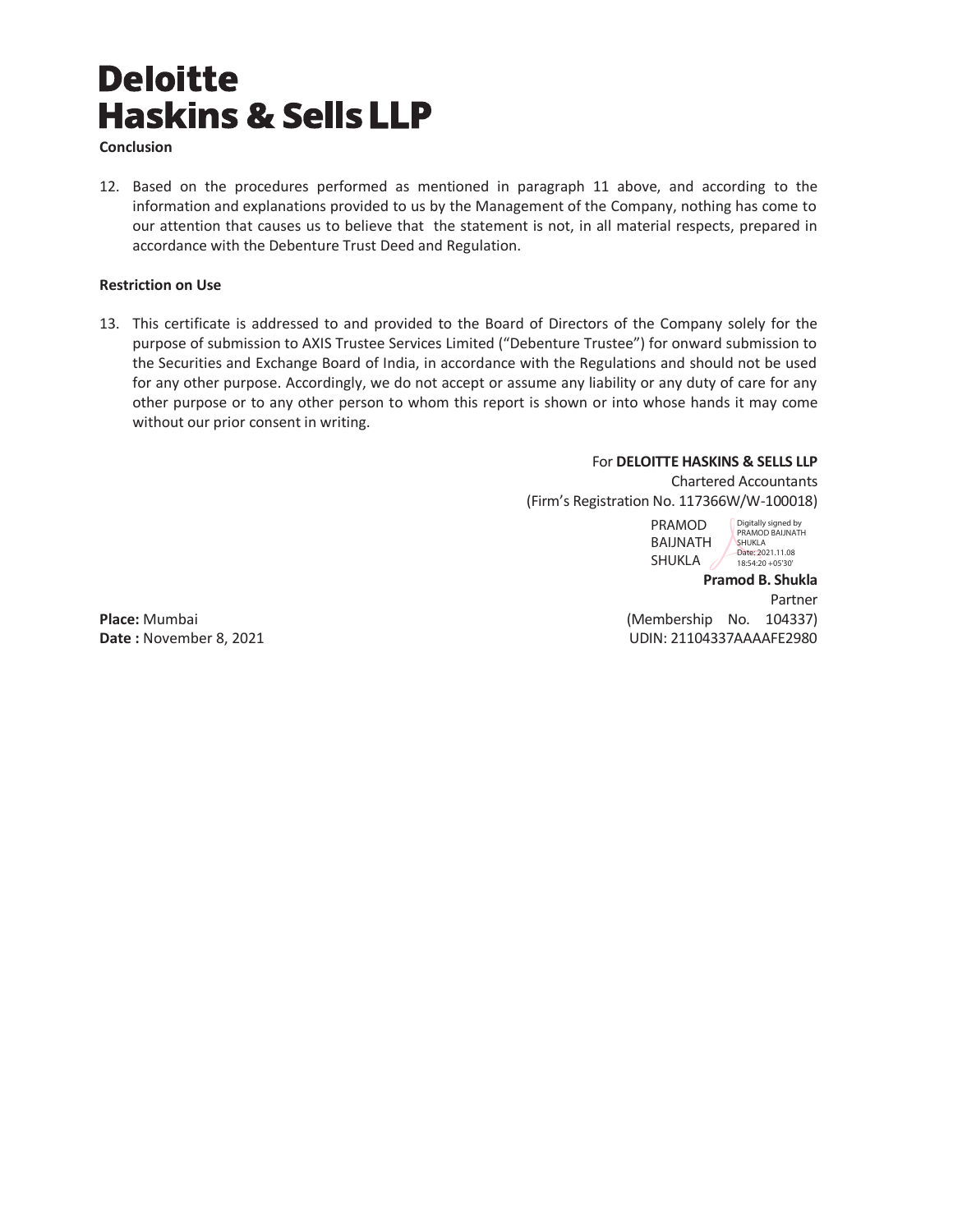#### **Statement of asset cover in respect of listed Non-Convertible Debentures as at September 30, 2021**

The Company had issued Unsecured, redeemable, listed, rated, fully paid non-convertible debentures (Listed NCDs) (ISIN No: INE999J08052) having a face value of Rs. 0.10 crores aggregating to Rs. 4,200 crores for cash at par on private placement basis on February 5, 2018. The Listed NCDs are listed at the Bombay Stock Exchange of India (BSE) and carries an fixed interest rate of 8.5% p.a. payable on quarterly basis. The Listed NCDs are redeemable at par at the end of 8 years from the date of allotment, viz. February 5, 2026 however the Company has an option to redeem these debentures earlier but no redemption will take place before the end of 3 years and 9 months from the date of allotment.

### **Net Assets of the Company available for unsecured lenders**

| <b>Particulars</b> |                                                                |          | Rs. in crores |
|--------------------|----------------------------------------------------------------|----------|---------------|
| A                  | Property, plant and equipment (excluding intangible assets)    |          | 7,163.50      |
|                    | Capital work-in-progress                                       |          | 113.11        |
|                    | Investments                                                    |          | 0.22          |
|                    | Cash & Bank Balances                                           |          | 3,312.50      |
|                    | Other Non-current assets {excluding deferred tax assets (net)} |          | 1,056.33      |
|                    | <b>Current Assets</b>                                          |          | 3,299.50      |
|                    |                                                                |          | 14,945.16     |
|                    | Less: Liabilities (excluding unsecured borrowings)             |          |               |
|                    | Other Financial Liabilities (non current)                      | 264.79   |               |
|                    | Other Non-Current Liabilities                                  | 5.22     |               |
|                    | Provisions (non -current)                                      | 505.29   |               |
|                    | Current Liabilities (including provisions and excluding        |          |               |
|                    | Lease Liabilities and Current maturities of long-term          |          |               |
|                    | debt)                                                          | 2,125.83 |               |
| B                  | <b>Total of other Liabilities</b>                              |          | 2,901.13      |
| C                  | Net Assets Available for Unsecured lenders (A-B)               |          | 12,044.03     |
|                    |                                                                |          |               |
| D                  | <b>Unsecured borrowings</b>                                    |          |               |
|                    | Compulsory Convertible Debentures and Long term borrowings     |          | 9,497.06      |
| E                  | Assets Coverage Ratio [(C) / (D)]                              |          | 1.27          |
|                    |                                                                |          |               |

### **Notes:**

- 1) The above details as on September 30, 2021 have been extracted from the unaudited Standalone Financial Statements for the period ended September 30, 2021 and other relevant records maintained by the Company in the ordinary course of the business.
- 2) Right-of-use assets and Lease liabilities recognized by the Company in terms of Ind AS 116 Leases have been excluded for the purpose of determining Net Assets referred above. Further, Compulsory Convertible Debentures though accounted as part of Equity has been treated as part of unsecured borrowings.
- 3) The Statement is with respect to details of all the Financial Covenants in respect of Debentures outstanding as at September 30, 2021.
- 4) This Statement is prepared in accordance with requirement of Regulation 54 read with regulation 56(1)(d) of Securities and Exchange Board of India ("SEBI") (Listing Obligations and Disclosure Requirements) Regulation, 2015, as amended vide notification No. SEBI.LAD-NRO/GN/2020/33 dated October 8, 2020 and Regulation 15(1)(t) of SEBI (Debenture Trustees) Regulation,1993 as amended vide notification No. SEBI/LAD-NRO/GN/2020/34 dated October 8, 2020 with respect to listed non-convertible debt securities.